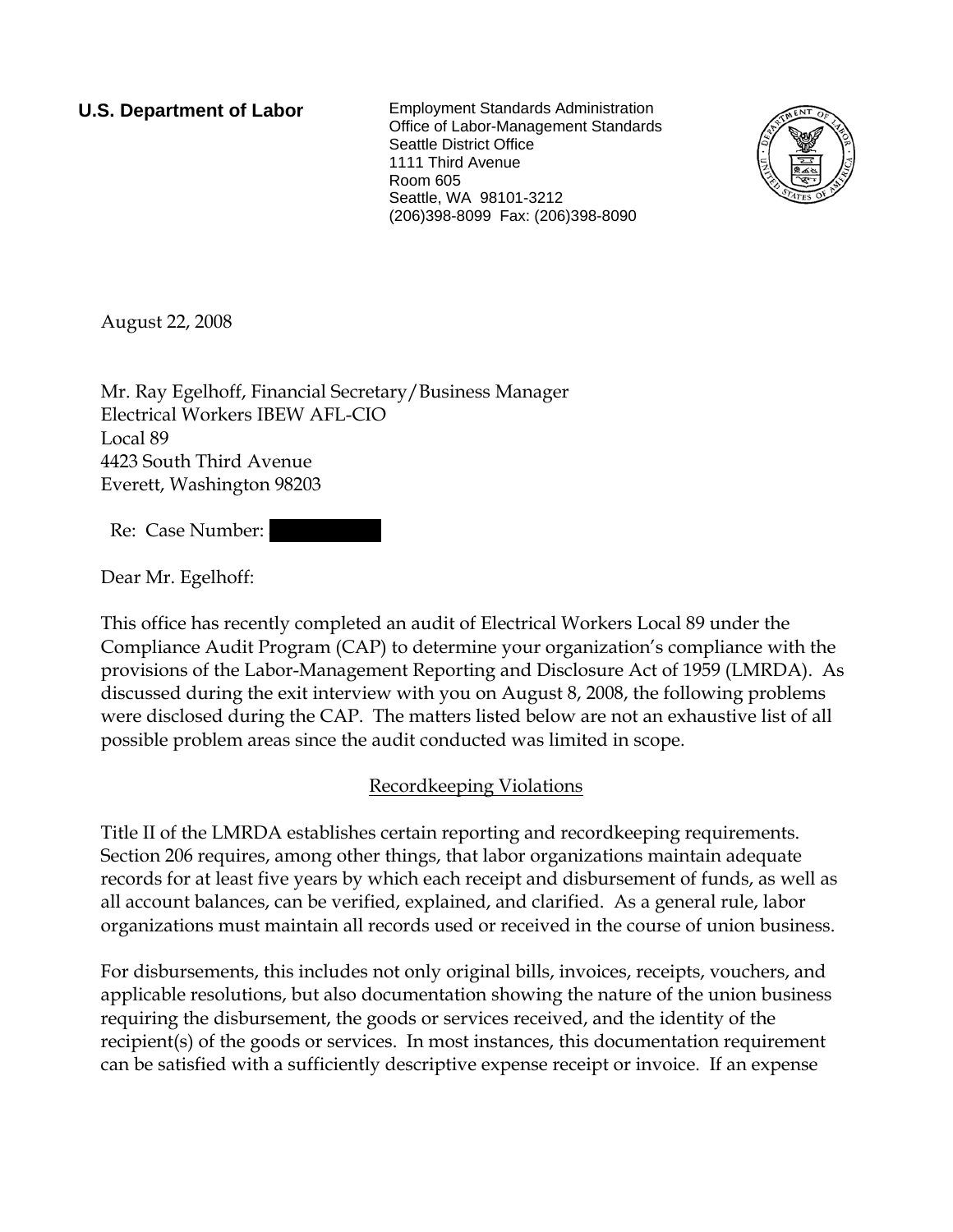Mr. Ray Egelhoff August 22, 2008 Page 2 of 3

receipt is not sufficiently descriptive, a union officer or employee should write a note on it providing the additional information. For money it receives, the labor organization must keep at least one record showing the date, amount, purpose, and source of that money. The labor organization must also retain bank records for all accounts. The audit of Local 89's 2008 records revealed the following recordkeeping violation:

Credit Card Expenses

Local 89 did not retain adequate documentation for credit card expenses incurred by union officers and employees. For example, Local 89 did not retain at least 30 receipts totaling at least \$6,350.08 during the 3 months examined.

As previously noted above, labor organizations must retain original receipts, bills, and vouchers for all disbursements. The president and treasurer (or corresponding principal officers) of your union, who are required to sign your union's LM report, are responsible for properly maintaining union records.

Based on your assurance that Local 89 will retain adequate documentation in the future, OLMS will take no further enforcement action at this time regarding the above violation.

## Reporting Violation

Failure to File Bylaws

The audit disclosed a violation of LMRDA Section 201(a), which requires that a union submit a copy of its revised constitution and bylaws with its LM report when it makes changes to its constitution or bylaws. Local 89 amended its constitution and bylaws in 2006, but did not file a copy with its LM report for that year.

Local 89 has now filed a copy of its constitution and bylaws.

I want to extend my personal appreciation to Electrical Workers Local 89 for the cooperation and courtesy extended during this compliance audit. I strongly recommend that you make sure this letter and the compliance assistance materials provided to you are passed on to future officers. If we can provide any additional assistance, please do not hesitate to call.

Sincerely,